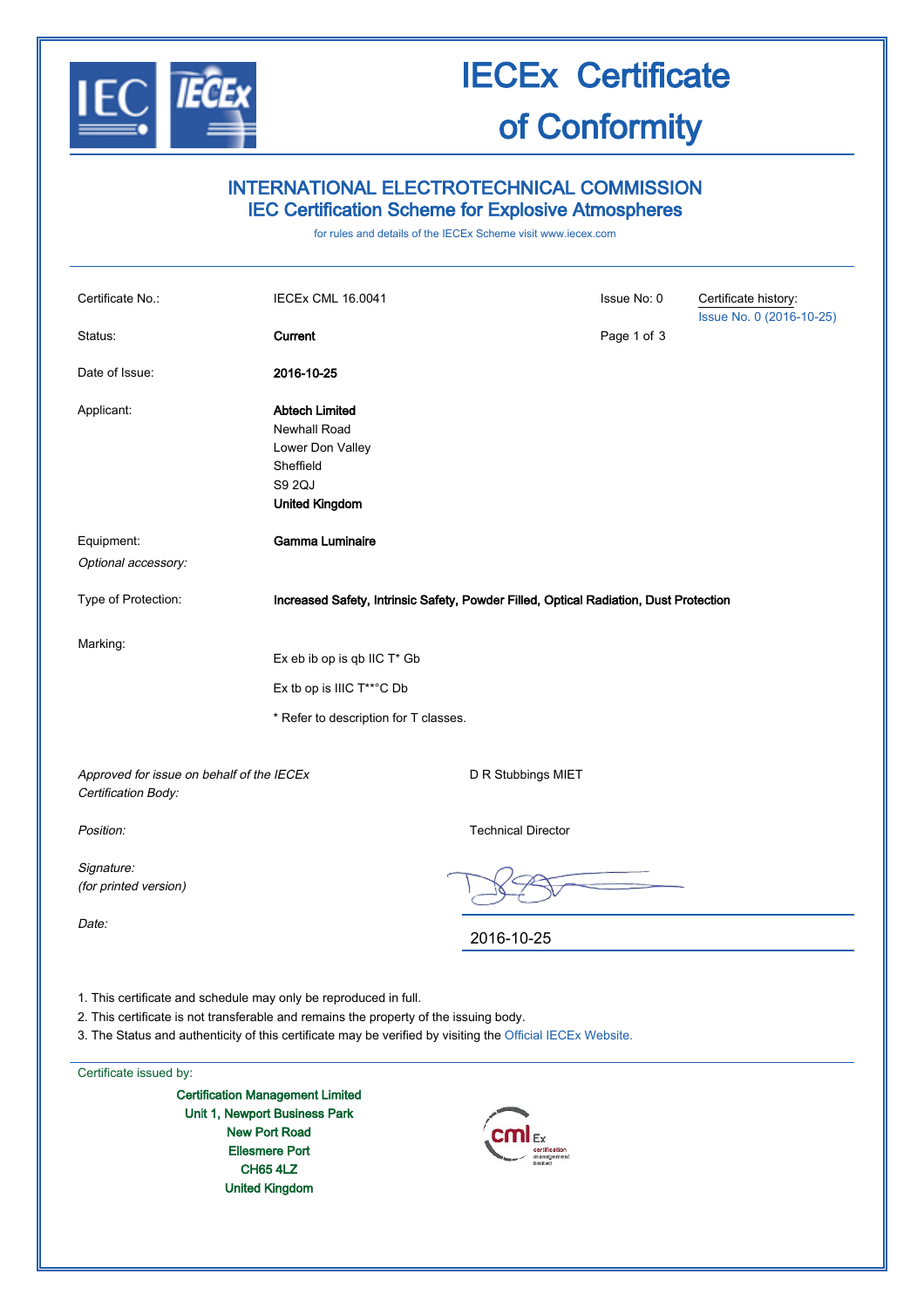

# IECEx Certificate of Conformity

| Certificate No: | <b>IECEX CML 16.0041</b>                                                                                  | Issue No: 0 |
|-----------------|-----------------------------------------------------------------------------------------------------------|-------------|
| Date of Issue:  | 2016-10-25                                                                                                | Page 2 of 3 |
| Manufacturer:   | <b>Abtech Limited</b><br>Newhall Road<br>Lower Don Valley<br>Sheffield<br>S9 2QJ<br><b>United Kingdom</b> |             |

Additional Manufacturing location(s):

This certificate is issued as verification that a sample(s), representative of production, was assessed and tested and found to comply with the IEC Standard list below and that the manufacturer's quality system, relating to the Ex products covered by this certificate, was assessed and found to comply with the IECEx Quality system requirements. This certificate is granted subject to the conditions as set out in IECEx Scheme Rules, IECEx 02 and Operational Documents as amended.

#### STANDARDS:

The electrical apparatus and any acceptable variations to it specified in the schedule of this certificate and the identified documents, was found to comply with the following standards:

| IEC 60079-0:2011<br>Edition:6.0       | Explosive atmospheres - Part 0: General requirements                                                                    |
|---------------------------------------|-------------------------------------------------------------------------------------------------------------------------|
| IEC 60079-11:2011<br>Edition:6.0      | Explosive atmospheres - Part 11: Equipment protection by intrinsic safety "i"                                           |
| IEC 60079-28: 2015<br>Edition:2       | Explosive atmospheres - Part 28: Protection of equipment and transmission systems using optical<br>radiation            |
| IEC 60079-31: 2013<br>Edition:2       | Explosive atmospheres - Part 31: Equipment dust ignition protection by enclosure "t"                                    |
| IEC 60079-5 : 2015<br>Edition:4.0     | Explosive atmospheres – Part 5: Equipment protection by powder filling "q"                                              |
| IEC 60079-7:2015<br>Edition:5.0       | Explosive atmospheres – Part 7: Equipment protection by increased safety "e"                                            |
| IEC TS 60079-39: 2015<br>Edition: 1.0 | Explosive atmospheres – Part 39: Intrinsically safe systems with electronically controlled spark duration<br>limitation |

This Certificate does not indicate compliance with electrical safety and performance requirements other than those expressly included in the

Standards listed above.

#### TEST & ASSESSMENT REPORTS:

A sample(s) of the equipment listed has successfully met the examination and test requirements as recorded in

Test Report:

[GB/CML/ExTR16.0050/00](http://iecex.iec.ch/iecex/IECExWeb.nsf/ExTRNumber/GB/CML/ExTR16.0050/00?OpenDocument)

Quality Assessment Report:

[GB/SIR/QAR06.0046/09](http://iecex.iec.ch/iecex/IECExWeb.nsf/QARNumber/GB/SIR/QAR06.0046/09?OpenDocument)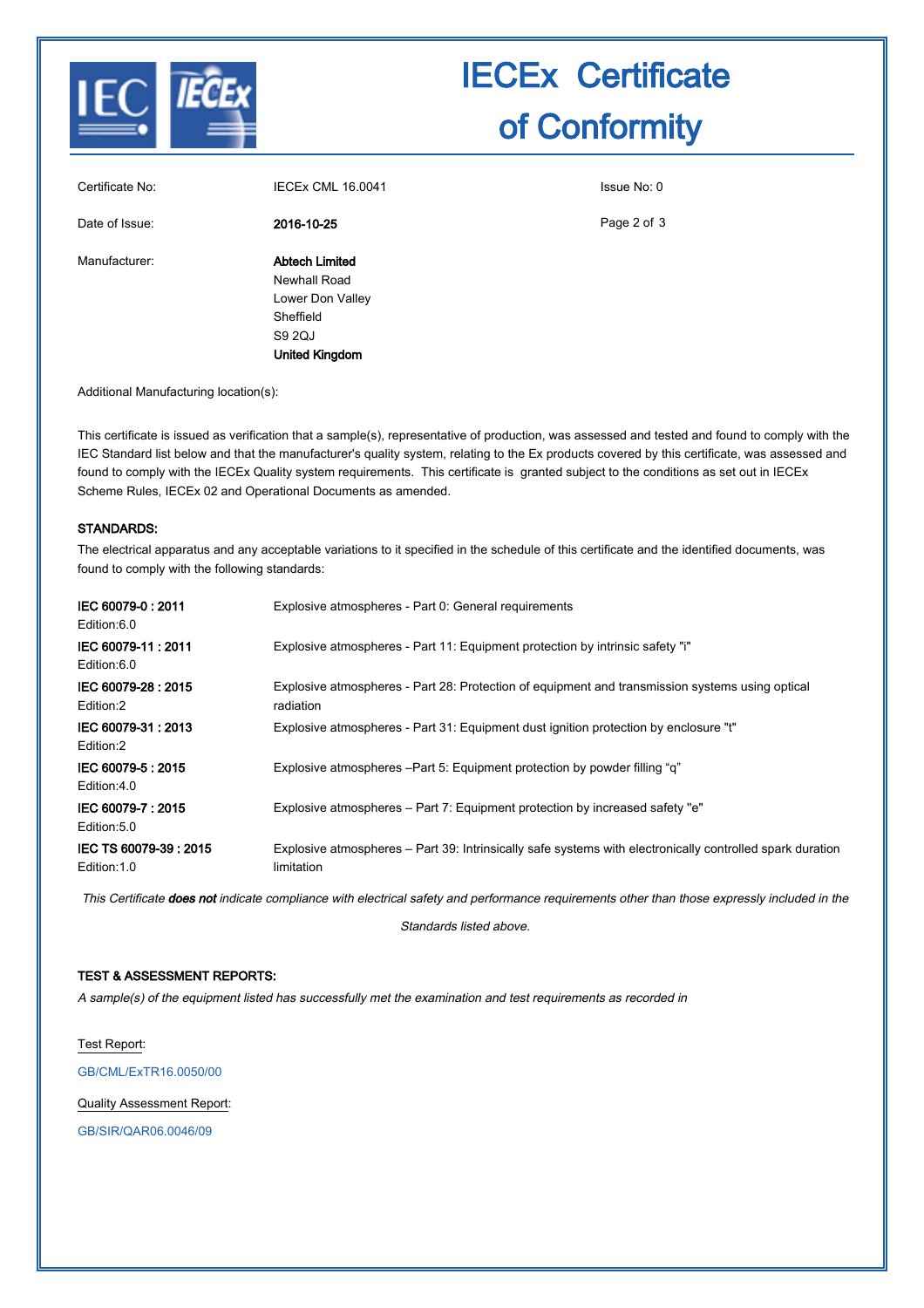

# IECEx Certificate of Conformity

Certificate No: IECEx CML 16.0041 ISSUE No: 0

Date of Issue: 2016-10-25

Page 3 of 3

Schedule

### EQUIPMENT:

Equipment and systems covered by this certificate are as follows:

The Abtech Gamma Luminaire is a range of luminaries rated at 110 Vac to 254 Vac. The Gamma Luminaire consists of a single enclosure, manufactured from either stainless steel or mild steel protected from corrosion by a suitable coating. Optionally, an additional coating may be applied to the stainless steel versions. Silicone rubber gaskets are used to seal the enclosures.

Refer to Annex for full description and conditions of manufacture.

#### CONDITIONS OF CERTIFICATION: NO

#### Annex:

[Certificate Annex IECEx CML 16\\_0041.pdf](http://iecex.iec.ch/iecex/IECExWeb.nsf/0/7060022E958CA458C1257FA7002BD22A/$File/Certificate Annex IECEx CML 16_0041.pdf)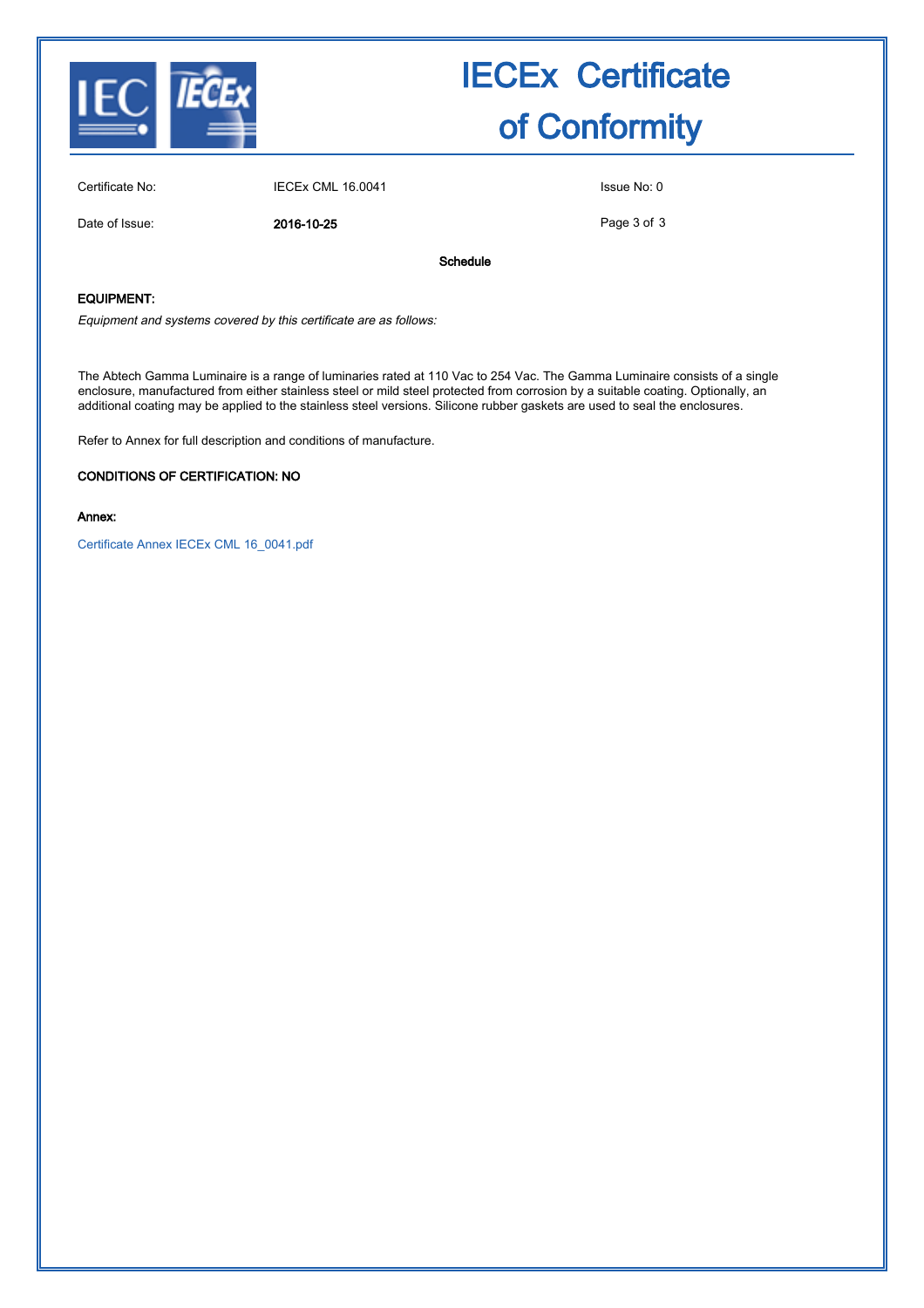**Annexe to:** IECEx CML 16.0041 Issue 0 **Applicant:** Abtech Ltd **Apparatus:** Gamma Luminaire



### **Description of Equipment**

The Abtech Gamma Luminaire is a range of luminaries rated at 110 Vac to 254 Vac. The Gamma Luminaire consists of a single enclosure, manufactured from either stainless steel or mild steel protected from corrosion by a suitable coating. Optionally, an additional coating may be applied to the stainless steel versions. Silicone rubber gaskets are used to seal the enclosures.

The main enclosure is approximately 400 mm length by 400 mm wide with a depth of 150 mm. The enclosure may be manufactured larger than minimum/ typical dimensions.

The enclosure is sealed using a toughened safety glass window. The enclosure houses a metal reflector, ISMART LED driver and an optical assembly comprising of Philips Luxeon Type LEDs.

The normal method of mounting is via a single saddle bracket. Alternatively, any other method of mounting may be used, providing the enclosure is not penetrated in any way. The driver compartment is accessible through the rear cover that houses the electronic driver and mains terminal block.

Cable entry holes for conduit or suitably approved and dimensioned cable glands or blanking plugs can be fitted in to any face of the enclosure provided that the clearance for the cable gland is sufficient. These must be sealed to a minimum of IP64 or higher to match the IP rating.

| <b>Rating schedule</b> |                                        |                    |                         |                                    |                |        |                |          |                |
|------------------------|----------------------------------------|--------------------|-------------------------|------------------------------------|----------------|--------|----------------|----------|----------------|
| <b>Product Ref.</b>    | <b>LED</b><br><b>Current</b>           | <b>Input</b>       | <b>Power</b>            | <b>Temp class and Surface Temp</b> |                |        | Cable          |          |                |
|                        | <b>Type</b>                            | <b>Noltage</b>     | Voltage                 | <b>Supply</b>                      | Tamb 55°C      |        | Tamb 40°C      |          | rating         |
| LX1GAMIS4LB40          | PW40-<br>H <sub>001</sub>              | 0.688A/<br>35.02 V | 110 $V$ to<br>$254V$ ac | ECP130P<br>S <sub>36</sub>         | T <sub>3</sub> | T100°C | T <sub>4</sub> | $T85$ °C | $80^{\circ}$ C |
| LX1GAMIS4LB50          | PW <sub>50</sub> -<br>H <sub>001</sub> | 0.688A/<br>35.02 V | 110 $V$ to<br>$254V$ ac | ECP130P<br>S <sub>36</sub>         | T <sub>3</sub> | T100°C | T <sub>4</sub> | $T85$ °C | $80^{\circ}$ C |
| LX1GAMIS4LB            | <b>PW57-</b><br>H <sub>001</sub>       | 0.688A/<br>35.02 V | 110 $V$ to<br>$254V$ ac | ECP130P<br>S <sub>36</sub>         | T3             | T100°C | T <sub>4</sub> | T85°C    | $80^{\circ}$ C |
| LX1GAMIS4LB65          | PW65-<br>H <sub>001</sub>              | 0.688A/<br>35.02 V | 110 $V$ to<br>254V ac   | ECP130P<br>S <sub>36</sub>         | T <sub>3</sub> | T100°C | T <sub>4</sub> | T85°C    | $80^{\circ}$ C |

The table below details the wattage, T ratings and ambient temperature range.

Unit 1, Newport Business Park New Port Road Ellesmere Port **CH65 4LZ** 

 $T +44(0) 151 559 1160$ E info@cmlex.com